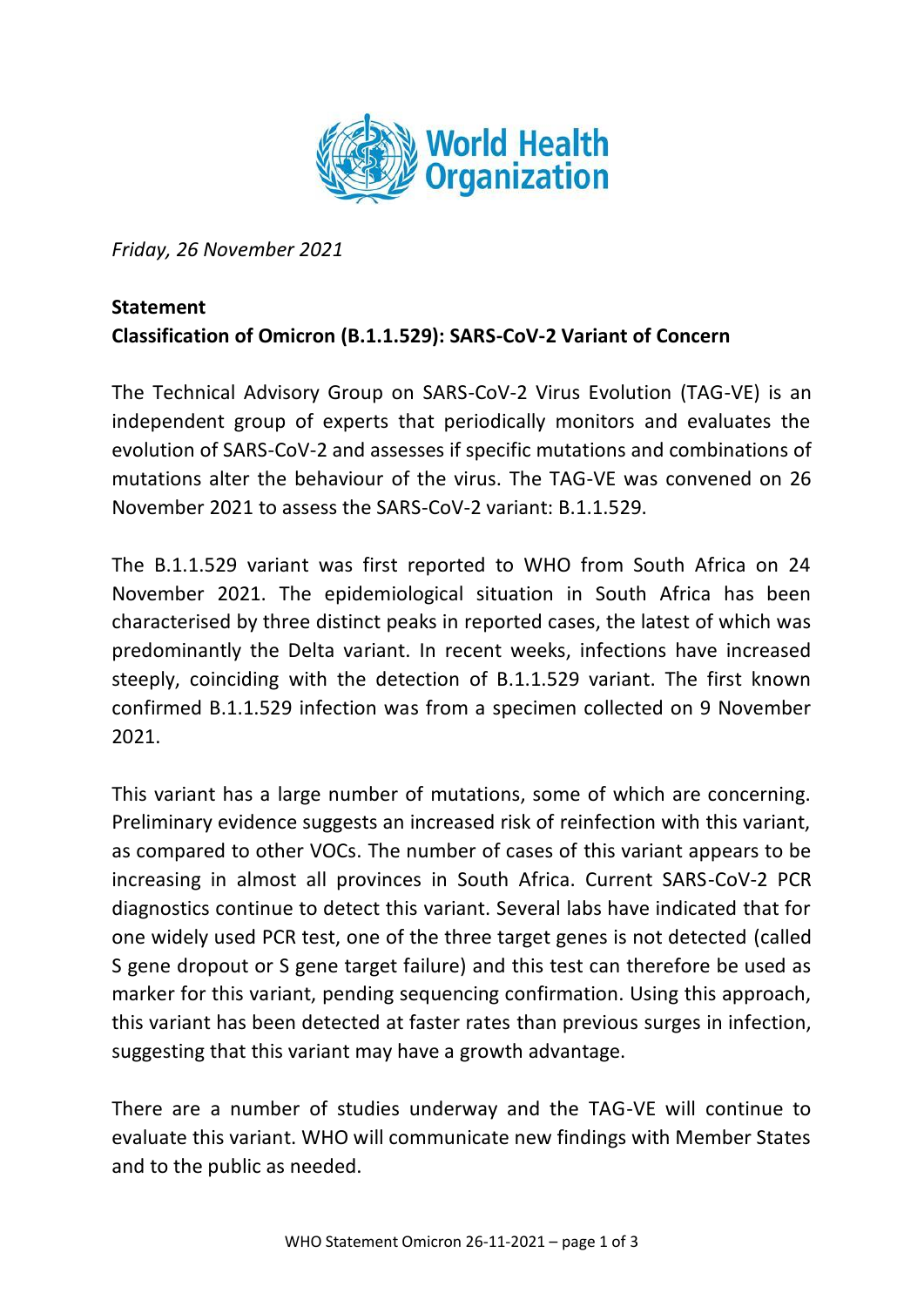Based on the evidence presented indicative of a detrimental change in COVID-19 epidemiology, the TAG-VE has advised WHO that this variant should be designated as a VOC, and the WHO has designated B.1.1.529 as a VOC, named Omicron.

As such, countries are asked to do the following:

- enhance surveillance and sequencing efforts to better understand circulating SARS-CoV-2 variants.
- submit complete genome sequences and associated metadata to a publicly available database, such as GISAID.
- report initial cases/clusters associated with VOC infection to WHO through the IHR mechanism.
- where capacity exists and in coordination with the international community, perform field investigations and laboratory assessments to improve understanding of the potential impacts of the VOC on COVID-19 epidemiology, severity, effectiveness of public health and social measures, diagnostic methods, immune responses, antibody neutralization, or other relevant characteristics.

Individuals are reminded to take measures to reduce their risk of COVID-19, including proven public health and social measures such as wearing well-fitting masks, hand hygiene, physical distancing, improving ventilation of indoor spaces, avoiding crowded spaces, and getting vaccinated.

For reference, WHO has working definitions for SARS-CoV-2 Variant of Interest (VOI) and Variant of Concern (VOC).

A SARS-CoV-2 VOI is a SARS-CoV-2 variant:

- with genetic changes that are predicted or known to affect virus characteristics such as transmissibility, disease severity, immune escape, diagnostic or therapeutic escape; AND
- that has been identified as causing significant community transmission or multiple COVID-19 clusters, in multiple countries with increasing relative prevalence alongside increasing number of cases over time, or other